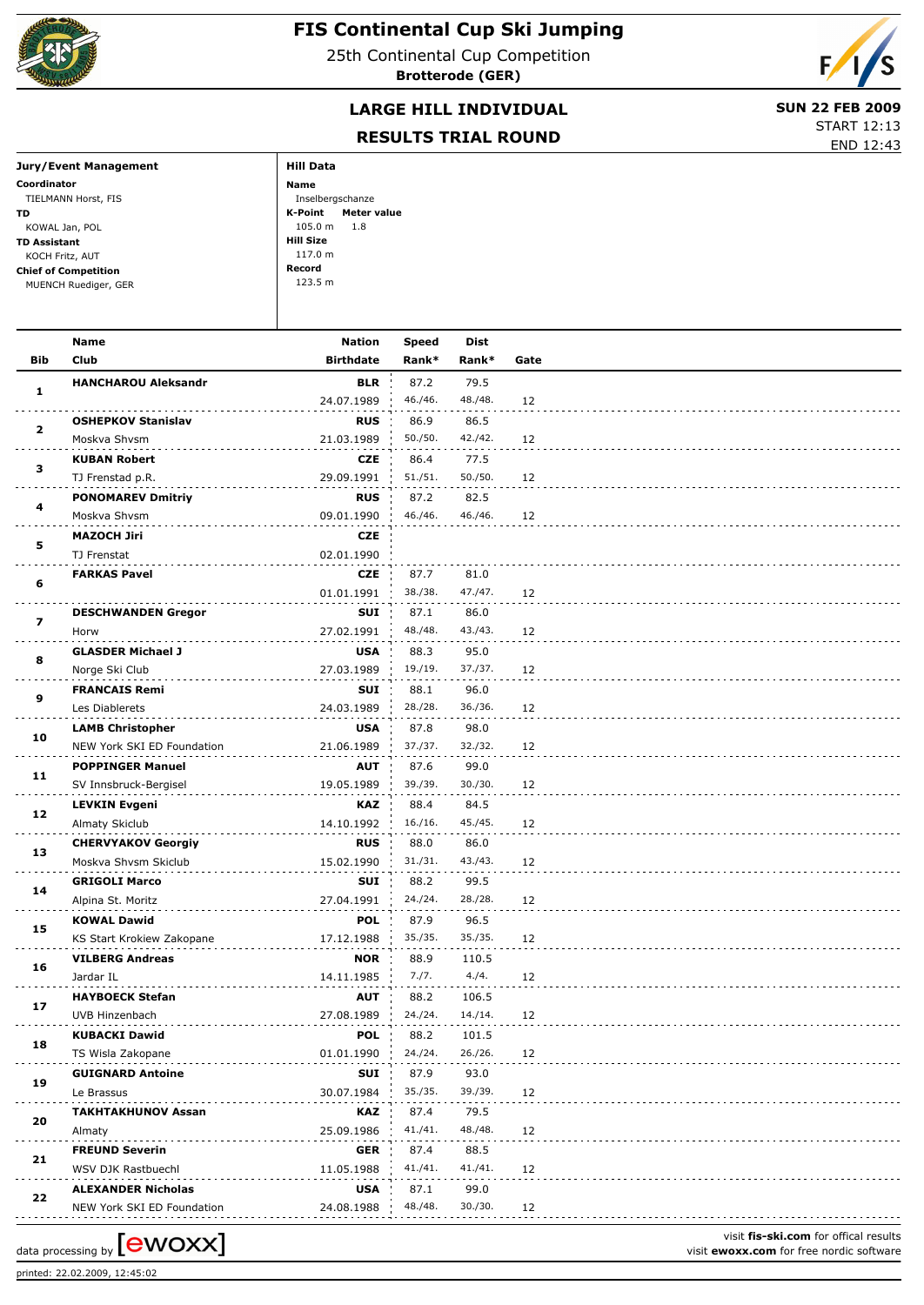|            | Name                                  | <b>Nation</b>    | <b>Speed</b> | Dist           |      |
|------------|---------------------------------------|------------------|--------------|----------------|------|
| <b>Bib</b> | <b>Club</b>                           | <b>Birthdate</b> | Rank*        | Rank*          | Gate |
|            | <b>FREITAG Richard</b>                | GER              | 88.0         | 107.0          |      |
| 23         | SG Nickelhuette Aue                   | 14.08.1991       | 31./31.      | 11./11.        | 12   |
|            | <b>MIETUS Krzysztof</b>               | <b>POL</b>       | 87.3         | 77.0           |      |
| 24         |                                       | 08.03.1991       | 45./45.      | 51./51.        | 12   |
|            | KS Start Krokiew Zakopane             |                  |              |                |      |
| 25         | <b>HELGESEN Haakon</b>                | <b>NOR</b>       | 88.8         | 106.5          |      |
|            | Gjerstad IL                           | 15.11.1986       | 8./8.        | 14./14.        | 12   |
| 26         | <b>LOBBEN Thomas</b>                  | <b>NOR</b>       | 88.0         | 104.0          |      |
|            | IL Moingen                            | 03.05.1983       | 31./31.      | 20./20.        | 12   |
| 27         | <b>ZYLA Piotr</b>                     | <b>POL</b>       | 88.0         | 107.0          |      |
|            | KS Wisla Ustronianka                  | 16.01.1987       | 31./31.      | 11./11.        | 12   |
|            | <b>QUECK Danny</b>                    | <b>GER</b>       | 89.1         | 109.5          |      |
| 28         | WSV 08 Lauscha                        | 17.09.1989       | 3./3.        | 7./7.          | 12   |
|            | <b>ZHAPAROV Radik</b>                 | KAZ              | 88.3         | 101.0          |      |
| 29         | ShVSM Almaty                          | 29.02.1984       | 19./19.      | 27./27.        | 12   |
|            | <b>HAYBOECK Michael</b>               | <b>AUT</b>       | 88.3         | 110.0          |      |
| 30         | UVB Hinzenbach                        | 05.03.1991       | 19./19.      | 6./6.          | 12   |
|            |                                       | <b>GER</b>       | 89.0         |                |      |
| 31         | <b>WANK Andreas</b><br>WSV Oberhof 05 |                  | 5./5.        | 110.5<br>4./4. |      |
|            |                                       | 18.02.1988       |              |                | 12   |
| 32         | <b>TADIC Saso</b>                     | <b>SLO</b>       | 88.1         | 104.5          |      |
|            | SSK Ljubno BTC                        | 02.01.1988       | 28./28.      | 19./19.        | 12   |
| 33         | <b>SWENSEN Vegard</b>                 | <b>NOR</b>       | 88.8         | 104.0          |      |
|            | Asker Skiklubb                        | 22.10.1986       | 8./8.        | 20./20.        | 12   |
| 34         | <b>PIKL Primoz</b>                    | <b>SLO</b>       | 88.5         | 115.0          |      |
|            | SSK Ljubno BTC                        | 25.08.1982       | 13./13.      | 3./3.          | 12   |
|            | <b>DAMJAN Anze</b>                    | <b>SLO</b>       | 88.5         | 109.5          |      |
| 35         | SSK Ilirija                           | 11.09.1987       | 13./13.      | 7./7.          | 12   |
|            | <b>TROFIMOV Roman-Sergeevich</b>      | <b>RUS</b>       | 88.3         | 107.0          |      |
| 36         | Moskva Shvsm                          | 19.11.1989       | 19./19.      | 11./11.        | 12   |
|            | <b>INGVALDSEN Ole Marius</b>          | <b>NOR</b>       | 88.3         | 104.0          |      |
| 37         | Steinkjer Skiklubb/Tronderhopp        | 02.10.1985       | 19./19.      | 20./20.        | 12   |
|            |                                       |                  |              |                |      |
| 38         | <b>KOZISEK Cestmir</b>                | <b>CZE</b>       | 88.5         | 106.0          |      |
|            | LSK Lomnice nad Popelkou              | 09.11.1991       | 13./13.      | 17./17.        | 12   |
| 39         | <b>ROENSEN Atle Pedersen</b>          | <b>NOR</b>       | 88.8         | 105.5          |      |
|            | Eidsvoll IF                           | 13.08.1988       | 8./8.        | 18./18.        | 12   |
| 40         | <b>MATURA Jan</b>                     | CZE              | 87.6         | 94.0           |      |
|            | Dukla Liberec                         | 29.01.1980       | 39./39.      | 38./38.        | 12   |
| 41         | <b>STROLZ Andreas</b>                 | <b>AUT</b>       | 87.4         | 91.5           |      |
|            | SC Arlberg                            | 01.08.1988       | 41./41.      | 40./40.        | 12   |
|            | <b>SIMON Erik</b>                     | <b>GER</b>       | 88.4         | 99.5           |      |
| 42         | SG Nickelhuette Aue                   | 21.08.1987       | 16./16.      | 28./28.        | 12   |
|            | <b>SEDLAK Borek</b>                   | CZE              | 87.4         | 103.5          |      |
| 43         | Dukla Liberec                         | 15.06.1981       | 41./41.      | 23./23.        | 12   |
|            | <b>MECHLER Maximilian</b>             | <b>GER</b>       | 88.1         | 103.0          |      |
| 44         | WSV Isny                              | 03.01.1984       | 28./28.      | 25./25.        | 12   |
|            |                                       |                  |              |                |      |
| 45         | <b>FETTNER Manuel</b>                 | <b>AUT</b>       | 88.2         | 103.5          |      |
|            | SV Innsbruck-Bergisel                 | 17.06.1985       | 24./24.      | 23./23.        | 12   |
| 46         | <b>AARAAS Jon</b>                     | <b>NOR</b>       | 88.6         | 106.5          |      |
|            | Ready/Kollenhopp                      | 10.03.1986       | 11./11.      | 14./14.        | 12   |
| 47         | <b>URBANC Rok</b>                     | <b>SLO</b>       | 88.4         | 97.0           |      |
|            | SK Triglav Kranj                      | 28.02.1985       | 16./16.      | 34./34.        | 12   |
|            | <b>BODMER Pascal</b>                  | <b>GER</b>       |              |                |      |
| 48         | SV Messstetten                        | 04.01.1991       |              |                |      |
|            | <b>LACKNER Daniel</b>                 | <b>AUT</b>       | 89.0         | 98.0           |      |
| 49         | UVB Hinzenbach                        | 26.05.1987       | 5./5.        | 32./32.        | 12   |
|            | <b>GANGNES Kenneth</b>                | <b>NOR</b>       | 89.2         | 109.5          |      |
| 50         | Kolbu Kameratene                      | 15.05.1989       | 2./2.        | 7./7.          | 12   |
|            |                                       |                  |              |                |      |
| 51         | <b>MUELLER Lukas</b>                  | <b>AUT</b>       | 89.1         | 117.5          |      |
|            | Sv Villach                            | 14.03.1992       | 3./3.        | 2./2.          | 12   |
| 52         | <b>THURNBICHLER Stefan</b>            | <b>AUT</b>       | 89.6         | 118.5          |      |
|            | Kitzbueheler Ski Club                 | 02.03.1984       | 1./1.        | 1./1.          | 12   |

printed: 22.02.2009, 12:45:02

visit **fis-ski.com** for offical results data processing by **CWOXX** Next Constrained a visit **ewoxx.com** for offical results visit **ewoxx.com** for free nordic software